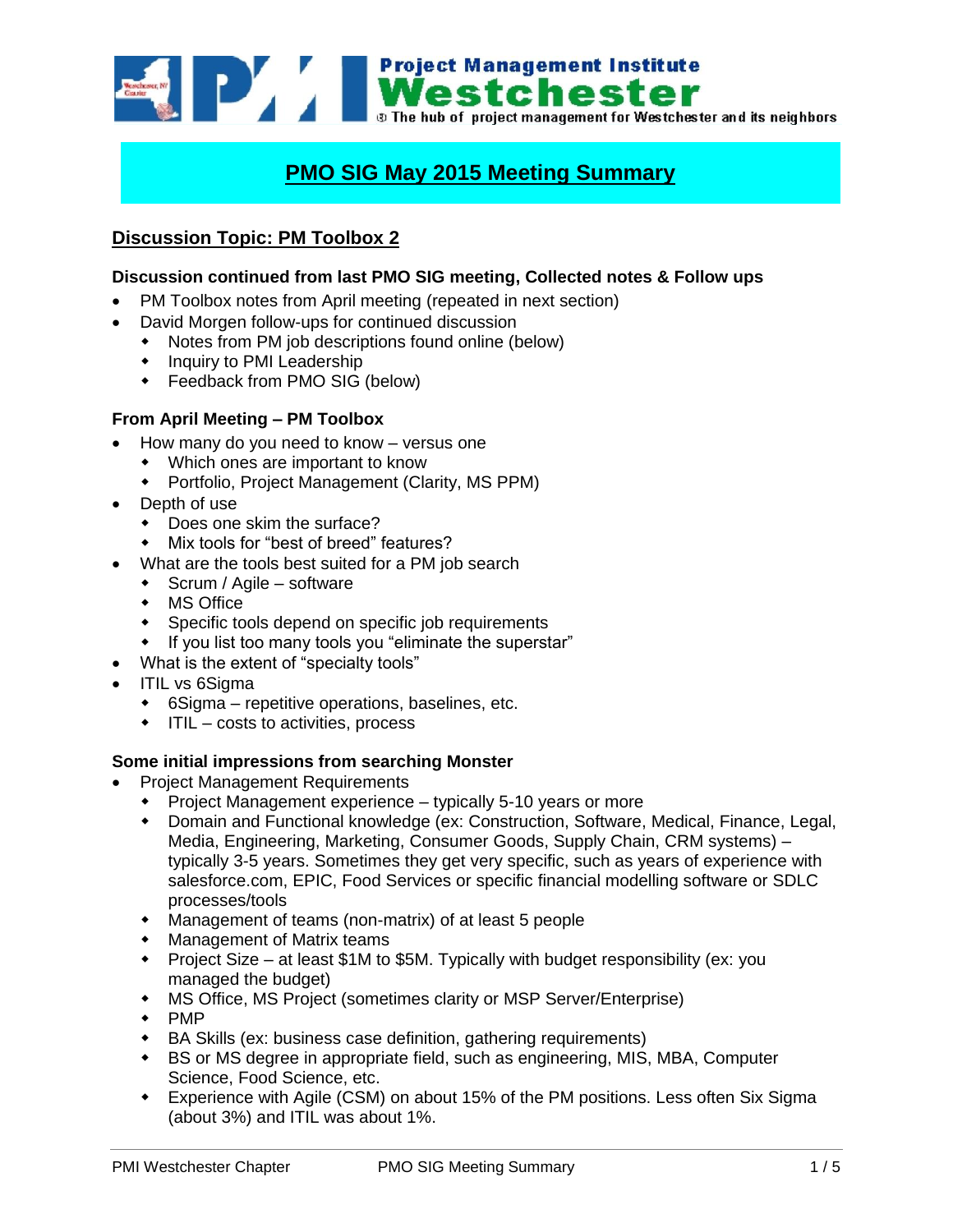

- Travel is typically 10-50%. Relocation for contracting positions was mentioned fairly often – my guess is that they are having a hard time filling these.
- Sometimes technical skills in domain, such as SQL, .net, Java, HTML, HTML5, etc.
- Type of development, such as mobile, e-commerce or infrastructure
- Agile PM skills
	- Experience as ScrumMaster, sometimes also want PO experience
	- CSM
	- Experience with Agile PM Software (On Monster, for an Agile PM, JIRA was mentioned 15%, Rally 12%, Version One 3%)
- PMO skills
	- Governance experience, including various governance reports
	- Experience working in a PMO (typically 3-5 years depending on position)

# **Feedback from PMO SIG (via email)**

- Should we focus on these instead of a laundry list of tools?
- Successful delivery of projects delivering value to company
	- Honesty/Integrity
	- How measured or demonstrated?
- Metrics
	- Number of years in project management implies the likelihood that you can demonstrate capability with different types of projects
	- History of successful project delivery is listed as a requirement and normally discussed in a situational interview
	- Project size metrics, such as budget, number of people, matrix experience and working with vendors is an indicator of the ability to handle complexity
- Credentials may reduce the ramp up but is it critical or just nice to have?
	- Certifications and degrees
	- Tools that can be picked up on the job fairly quickly such as PPM tools
	- Soft skills: Communicator, Leadership skills
	- Process experience with SDLC, Kanban, Scrum, RUP
	- Technical skills outside of PM work itself. For instance, JAVA, .net, SQL
- Domain may reduce the ramp up but is it critical or just nice to have?
	- Industry/Functional experience. Famously, Steve Jobs was hugely successful in Technology *and* Entertainment
- Other
	- Travel/Relocation willingness shows whether there is a good fit when the job requires moving around
	- **\*** Knowledge of MS Office or MS Project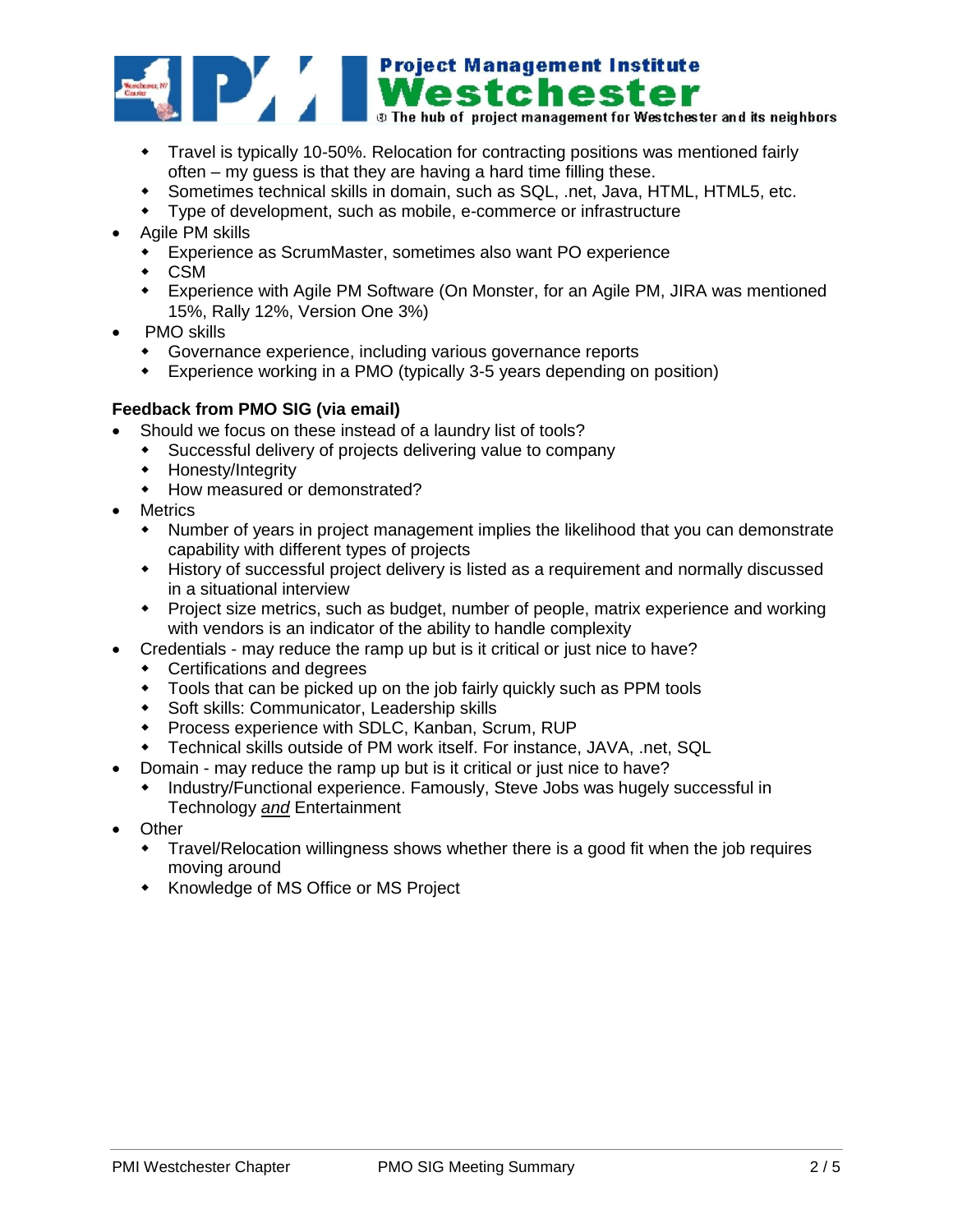

# **Toolbox Skills vs. Project Success**

- Are the Toolbox Skills worthy of focus?
	- Job descriptions often list the skills/tools
	- Job application systems may be looking for specific skill/tool keywords
	- Applicants need to list the skills/tools on resume to pass the keyword screen
	- How is project management success assessed?
	- Accomplishments shown in resume
		- In interview, "Tell me about a time when..." questions
			- …you had a project in jeopardy
			- …you needed to deal with a difficult sponsor/customer/team member
			- $\blacksquare$  ...etc.

## **Recruiter interview strategies regarding tools**

- HR Recruiter, Phone screen interview
	- HR screen often looking for specific checklist items, often including tool skills
	- HR screen also assesses professionalism, eloquence, confidence
- Bypassing recruiter focus on specific tool skills, when skill expertise is lacking
	- Need to keep interview alive, prove capabilities beyond the specific skill
	- Compare to similar experience you have
	- Cite work experience where a skill was learned on demand
	- **\*** Show confidence in meeting challenges
	- Demonstrate learning ability
	- Address other equally important skills/requirements you bring
- Assume recruiter does not understand all details of the position, such as technical skills
	- Opportunity to explain how your qualifications might be equal (or better)

# **Certifications and credentials**

- Certifications are the new norm, expected (college degree alone does not cut it)
- Job descriptions often cite certifications required, or desired (plus)
- Certification obtained by passing exam, not the same as experience or skill
	- Crash courses for certifications
		- Intentional focus on passing exam after 3-5 days of training
	- Skilled test-taker may have advantage to pass the exam
		- Keen ability to choose right answer from multiple choice
	- Not necessarily grasping all the content, but able to pass the exam
- Having many certifications not always a plus
	- Too many can lead to no depth of skill in any area
	- Difficult to maintain and renew certifications

## **Domain knowledge vs. Tool skills**

- Knowledge of business domain often an equally important requirement to tool skills
- Staying within a specific domain (or similar domains)
	- You have the skills sought, need to keep up on the latest trends/developments
- Shifting to a new domain
	- Need to overcome lack of domain experience
		- Focus on transferrable skills and similarities
		- **Show any past experience picking up new domains**
	- Some domains difficult to bridge, employer wants experience in the domain
		- **Healthcare jobs often strongly prefer healthcare experience**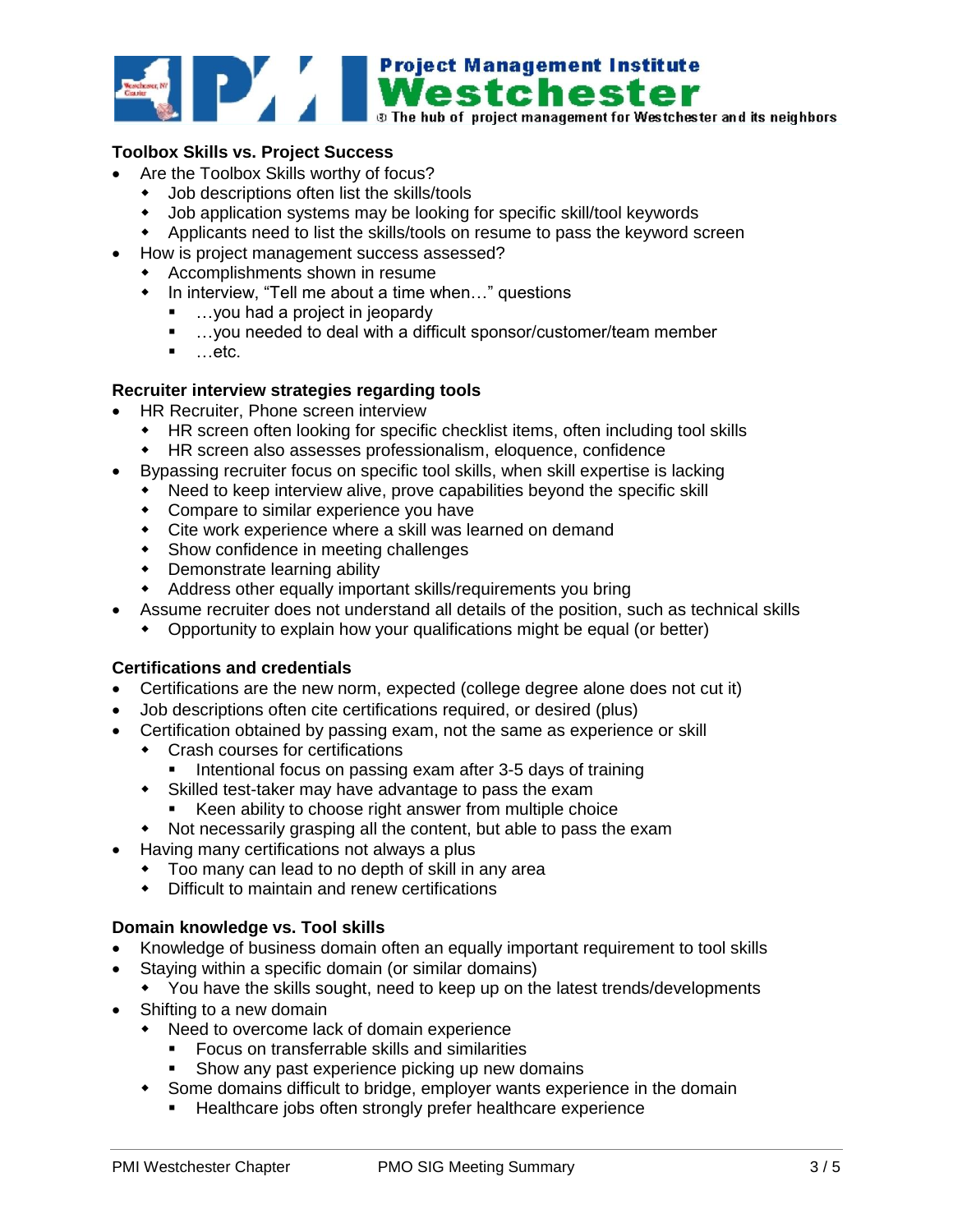

## **Strategies for job seeking**

- Resume
	- Needs to list skills for applicant system keyword matching, HR checklists, etc.
	- Should show accomplishments that demonstrate skill, ability, results, value
- Recruiter screening
	- Need to eke out the checklist skills, respond positively where possible
	- Do your best to assuage missing/weak skills and demonstrate ability to compensate with similar experience, learning ability, etc.
- Interview with hiring manager
	- Manager may be looking for a specific skill to fill a gap on team
	- Important to demonstrate growth ability
		- Take on new challenges
		- **Build skills**
		- **EXEC** Achieve higher levels to grow into higher positions
- Networking
	- Networking does not get a job, but opens doors
	- Often more powerful than a long list of tools, skills, certifications
	- Referrals usually bypass barriers, such as HR screening

## **Next Meeting**

Next meeting is in June.

## **PMO SIG Discussion Topics to Consider**

#### **Proposed Topics (items in bold are recent suggestions)**

- 1. PMO Practice
	- **a. Types of Charters**
	- **b. Using BAs in PMO Models**
	- c. PMO Resources Templates, Websites, etc.
	- d. PMO Governance and Portfolios
- 2. PMO Promotion
	- a. Looking at the PMO from the Outside
	- c. Promoting the value of the PMO
	- d. Explaining the benefits of the PMO
- 3. Organizing and Starting the PMO
	- a. Defining the Role of the PMO
	- c. The PMO and Cross Organizational Matrix Management
	- d. Lifecycle of a PMO, how to start one and pitfalls at different stages of the lifecycle
	- e. Where should the PMO be migrated into with a company that re-organizes, downsizes?
	- f. Criteria to establish a PMO in your organization When does it NOT make sense to have a PMO?
	- g. Should the PMO be in-sourced or out-sourced? Why?